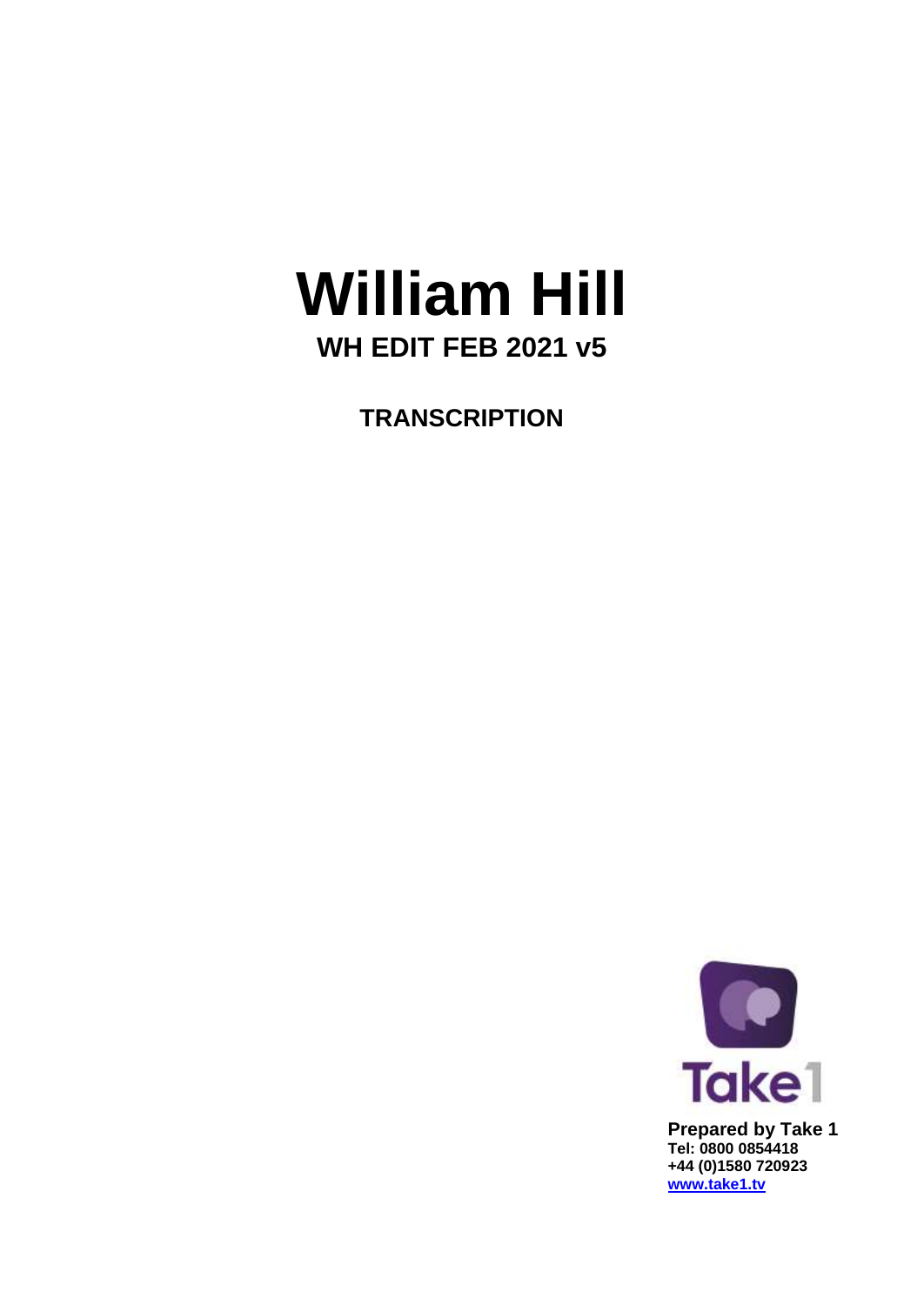## **Time-codes Dialogue**

## 00:00:06:00 **Ulrik Bengstsson**

2020 was a year like no other, but we finished strong. We had record revenue in our online businesses. In the UK we hit £500 million, for the first time ever, and we had all time highs in our international business and in our US business. We accelerated the rebuilding of our technology. We're now building a modern technology stack, powered by cloud, which will enable us to

- 00:00:32:12 launch more products, more frequently than we've done before. Our strategy, centred around customer team and execution, is working and we have significantly improved William Hill competitiveness during the year. we have built capabilities, we have improved our product and we have increased our international diversification. Of course, also, we strengthen our balance
- 00:00:58:00 sheet through the equity placing in the summer and the VAT refund later on in the year. we had record revenues in our online businesses and that's powered by structural improvements in product and in technology, which is reflected in the net promoter's course. We said we're gonna deliver this and we did. What it means is that, for the UK, we have a new architecture for our
- 00:01:24:17 sports book front end, we have new bet slip and, and this enabled us to launch a range of new features coming into the new football season, most notably our very popular Acca Freedom product. We've added a level of personalisation and we have streamlined our gaming experience and it's now much more intuitive and significantly quicker than it was before. In
- 00:01:48:11 international we built on the components we put in place last year and we have also launched Mr Green in two new markets; Latvia and Spain. Our teams are very confident and we are now, genuinely, building William Hill to lead. We're gonna continue our international expansion and we're very excited about the acquisition in Colombia and the license we have received
- 00:02:12:13 in the p-- province of Buenos Aires. We will also continue to stengthen our positions in markets where we're already present. In the UK we still haven't seen the benefit of the merger of UK online and UK retail and we'll see that come through during 2021. We also have a range of exciting product development coming in 2021 for our UK online business uh and particularly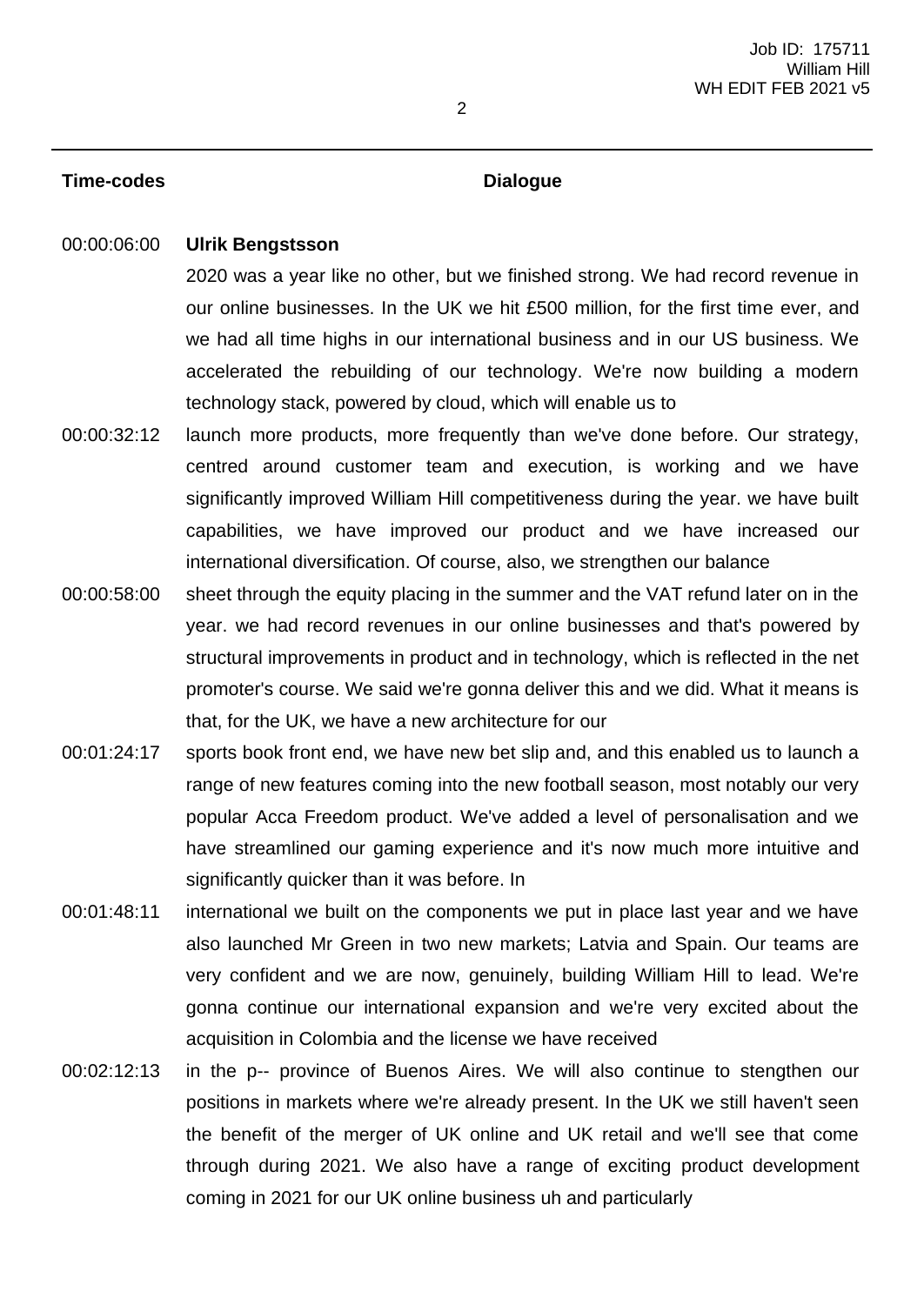- 00:02:38:03 leading into the Euros. One of our strategic pillars are also operational efficiency and we're committed to a project to improve efficiency across the group, through automation and through streamlining of processes, particularly in our customer operations business. Clearly, it was a difficult year for our retail and in person experience and, as a consequence, our UK retail estate
- 00:03:05:02 decreased revenue by over 50% in the year and was loss making for the full year. the good news is that when the estate allowed to be open it traded well and it traded profitably. What's also clear that over the last 12 months companies with great tech and digital intensity uh is key to resilience and companies like William Hill, that has great digital capabilities, will come out of
- 00:03:34:03 this stronger than they came into it. So, we had another good year in the US. It was actually our eighth consecutive year with wagering growth and, for the first time ever, we were exceeding \$3 billion in wagering. We absorbed the uh Caesars and Cantor sports book and we not only rolled out our platform, we also solidified it, enabling us to launch in new states very rapidly and during
- 00:04:01:18 the year we launched in five new states and one more state coming online in the beginning of 2021. Arguably, the biggest win we had was the launch of [I casino]. We spent a lot of time on that during the first wave of the pandemic and managed to launch it in New Jersey and later on also in Michigan. We also built on our partnership strategy and made media deals
- 00:04:27:08 with CBS and ESPN, growing our brand and enabling us to, to build brand awareness but also, over time, lowering our acquisition cost. We take customer protection very seriously at William Hill and during the year we've done a lot of things to protect our customers. We have increased communication, we have tested various ways to do affordability and we have
- 00:04:53:06 put guardrails in place. We'll continue to make sure that customers can be safe when they play with William Hill. We'll also continue to work with the regulator and with government in the gambling review. It's important for us that the review is evidence based and that it has a sensible outcome. It's really important for us that the whole ecosystem works and that we protect
- 00:05:15:18 the customers, protect the tax payers and protect the industry.

00:05:22:07 **Matt Ashley**

3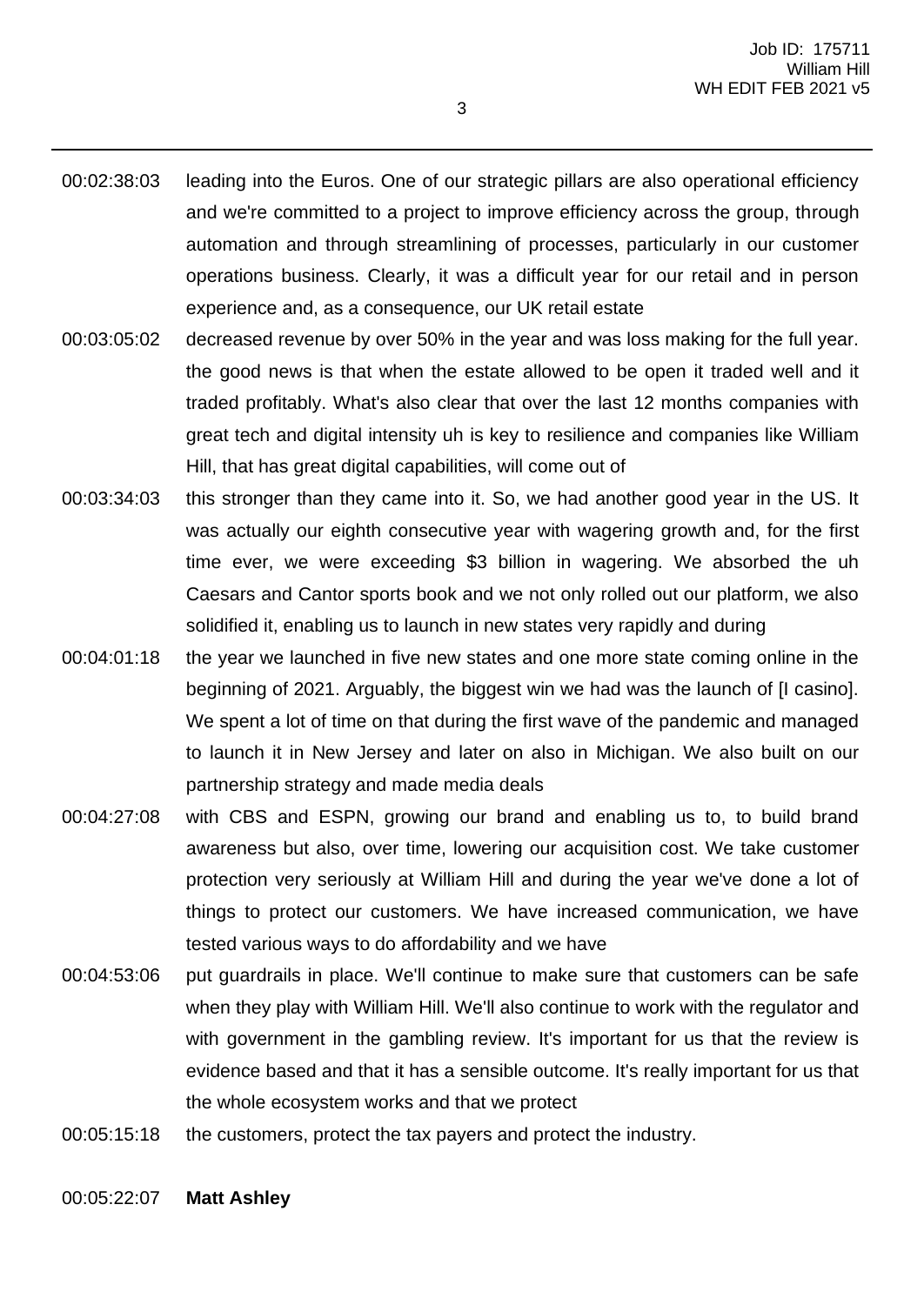As Ulrik said, 2020 was a year not without its challenges which I think, from a financial perspective, we navigated successfully. Uh we generated revenue of 1.3 billion in the year, adjusted EBIT of 57 million, which turned to cash, re-cash of 58 million and uh on the cash front we were able to resolve the VAT matter, the refund for 208 million net of costs and raise equity through our

- 00:05:48:01 placing of a further 218 million, which means this strengthened balance sheet has given us a gearing of 0.8 times at the year end, which means we're well positioned to pursue our growth strategy next year. We started the year very strongly, from a revenue perspective, up until lockdown. Then we had to close our shops and find new content for our online customers, which we did,
- 00:06:10:10 which showed the agility of the team. Uh we then navigated our way through the lockdown and uh invested in our product uh and technology, so it's faster, uh better, and that came through in the numbers, uh particularly in the fourth quarter. Uh I'm really pleased with the online performance; 29% growth overall, 32% in the UK business and 24% internationally. Really good to see our
- 00:06:36:16 UK business go toe to toe with our competitors. So, for the year we had 9% growth overall in our online business; 5% in the UK and 16% internationally. Our retail business clearly impacted by the closure and uh our American business uh continues to grow apace at 32%. I'm particularly pleased with the cashflow performance this year. we started the year with 535 million of debt
- 00:07:02:03 and we finished it with 113 million. So, clearly there are some big positive cash flow movements in the year. Uh the thing I really like about this business is how profits turn to cash. So we had free cash flow of generation of 58 million. We then settled uh the VAT for 208. Er the inflow in the year was 221. We've just got one or two suppliers to finish up with, and then uh we
- 00:07:26:20 had the equity raise of 218 million, which meant we could pay off one of our bonds for 203. So, all in, we've finished the year at 0.8 times gearing. In summary, our online business has made good progress, our retail business has proven that it bounces back, twice, with our loyal customers. Our US business has continued its growth momentum. We've strengthened the
- 00:07:51:13 balance sheet and we're well positioned for future growth.

## 00:07:56:10 **Ulrik Bengstsson**

4